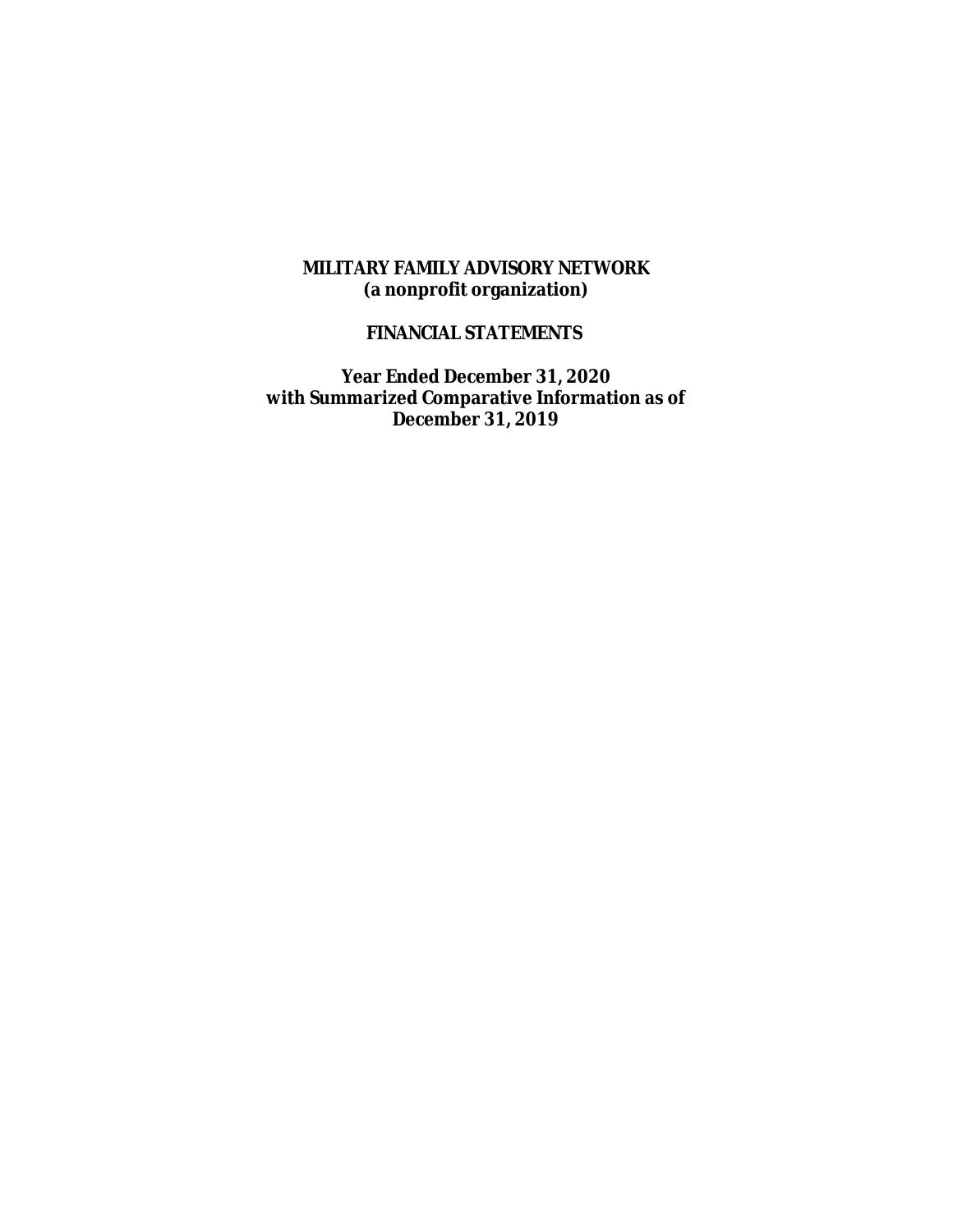# **TABLE OF CONTENTS**

|                                          | Page     |
|------------------------------------------|----------|
| <b>INDEPENDENT AUDITORS' REPORT</b>      | $1 - 3$  |
| <b>FINANCIAL STATEMENTS</b>              |          |
| <b>Statements of Financial Position</b>  | 4        |
| <b>Statements of Activities</b>          | 5        |
| <b>Statements of Functional Expenses</b> | 6        |
| <b>Statements of Cash Flows</b>          | $7 - 8$  |
| Notes to Financial Statements            | $9 - 20$ |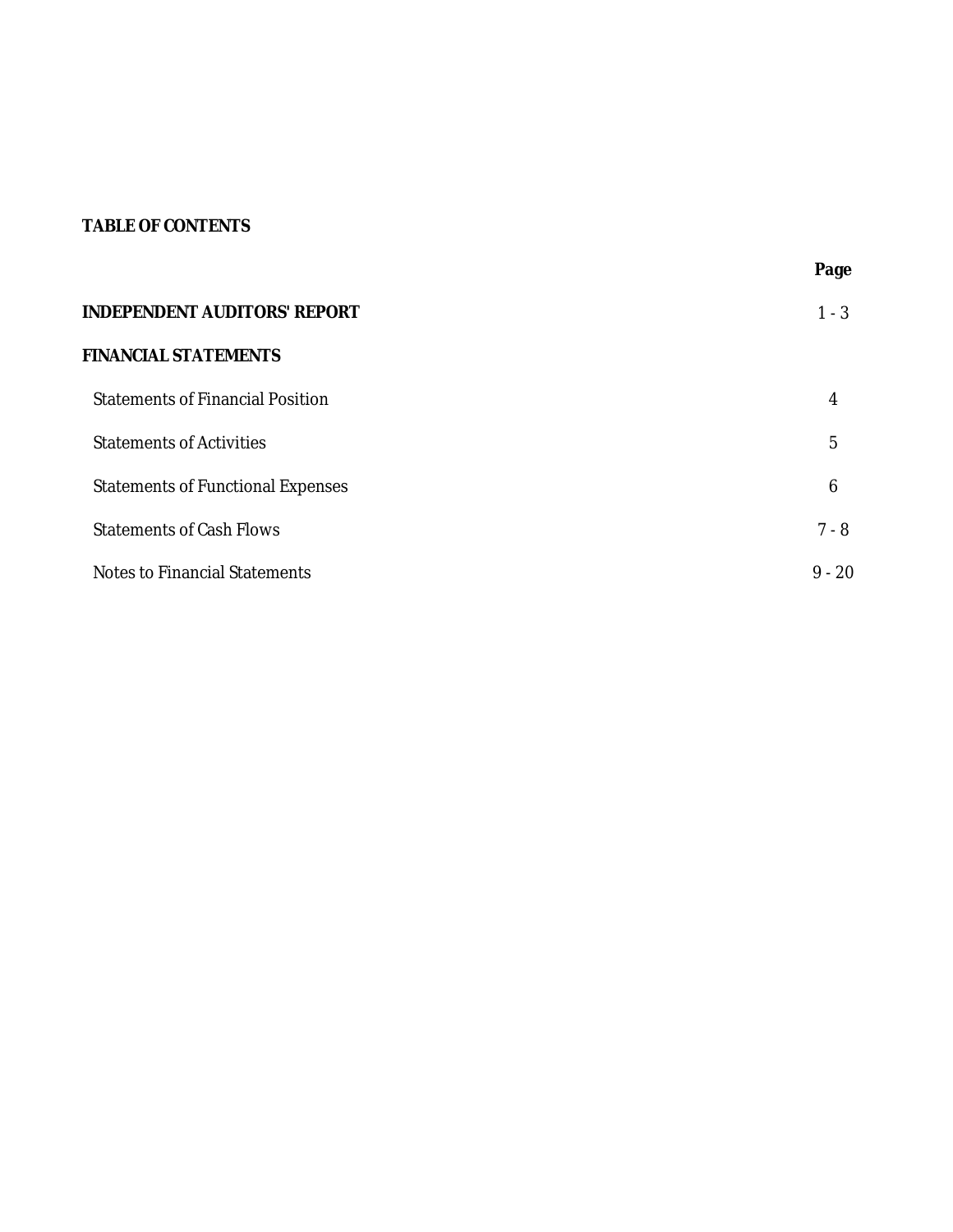

# **INDEPENDENT AUDITORS' REPORT**

To the Board of Directors Military Family Advisory Network Alexandria, VA

#### **Opinion**

We have audited the accompanying financial statements of Military Family Advisory Network (MFAN), which comprise the statement of financial position as of December 31, 2020, and the related statements of activities, functional expenses and cash flows for the year then ended, and the related notes to the financial statements.

In our opinion, the financial statements referred to above present fairly, in all material respects, the financial position of MFAN as of December 31, 2020, and the changes in its net assets and its cash flows for the year then ended in accordance with accounting principles generally accepted in the United States of America.

#### **Basis for Opinion**

We conducted our audit in accordance with auditing standards generally accepted in the United States of America. Our responsibilities under those standards are further described in the Auditors' Responsibilities for the Audit of the Financial Statements section of our report. We are required to be independent of MFAN and to meet our other ethical responsibilities in accordance with the relevant ethical requirements relating to our audit. We believe that the audit evidence we have obtained is sufficient and appropriate to provide a basis for our audit opinion.

#### **Responsibilities of Management for the Financial Statements**

Management is responsible for the preparation and fair presentation of these financial statements in accordance with accounting principles generally accepted in the United States of America; this includes the design, implementation and maintenance of internal control relevant to the preparation and fair presentation of financial statements that are free from material misstatement, whether due to fraud or error.

In preparing the financial statements, management is required to evaluate whether there are conditions or events, considered in the aggregate, that raise substantial doubt about the MFAN's ability to continue as a going concern within one year after the date that the financial statements are available to be issued.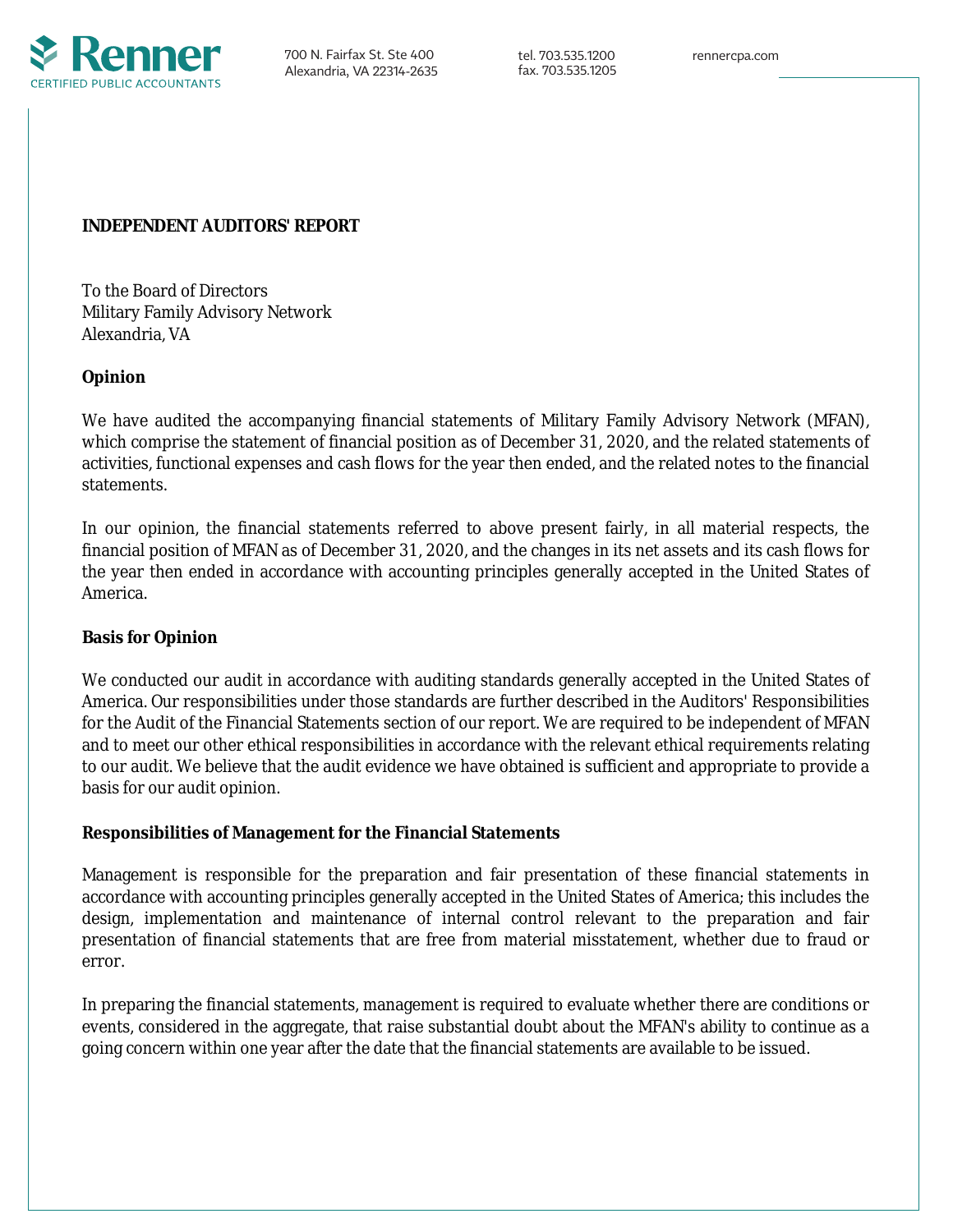# **Auditors' Responsibilities for the Audit of the Financial Statements**

Our objectives are to obtain reasonable assurance about whether the financial statements as a whole are free from material misstatement, whether due to fraud or error, and to issue an auditors' report that includes our opinion. Reasonable assurance is a high level of assurance but is not absolute assurance and therefore is not a guarantee that an audit conducted in accordance with generally accepted auditing standards will always detect a material misstatement when it exists. The risk of not detecting a material misstatement resulting from fraud is higher than for one resulting from error, as fraud may involve collusion, forgery, intentional omissions, misrepresentations, or the override of internal control. Misstatements, including omissions, are considered material if there is a substantial likelihood that, individually or in the aggregate, they would influence the judgment made by a reasonable user based on the financial statements.

In performing an audit in accordance with generally accepted auditing standards, we:

- Exercise professional judgment and maintain professional skepticism throughout the audit.
- Identify and assess the risks of material misstatement of the financial statements, whether due to fraud or error, and design and perform audit procedures responsive to those risks. Such procedures include examining, on a test basis, evidence regarding the amounts and disclosures in the financial statements.
- Obtain an understanding of internal control relevant to the audit in order to design audit procedures that are appropriate in the circumstances, but not for the purpose of expressing an opinion on the effectiveness of MFAN's internal control. Accordingly, no such opinion is expressed.
- Evaluate the appropriateness of accounting policies used and the reasonableness of significant accounting estimates made by management, as well as evaluate the overall presentation of the financial statements.
- Conclude whether, in our judgment, there are conditions or events, considered in the aggregate, that raise substantial doubt about MFAN's ability to continue as a going concern for a reasonable period of time.

We are required to communicate with those charged with governance regarding, among other matters, the planned scope and timing of the audit, significant audit findings, and certain internal control related matters that we identified during the audit.

# **Emphasis of Matter - Contingencies**

As noted in Note 8 to the financial statements, economic uncertainties have arisen as a result of the spread of the novel coronavirus that are likely to negatively impact MFAN's operations. Our opinion is not modified with respect to this matter, and no pandemic implications are accounted for in these financial statements.

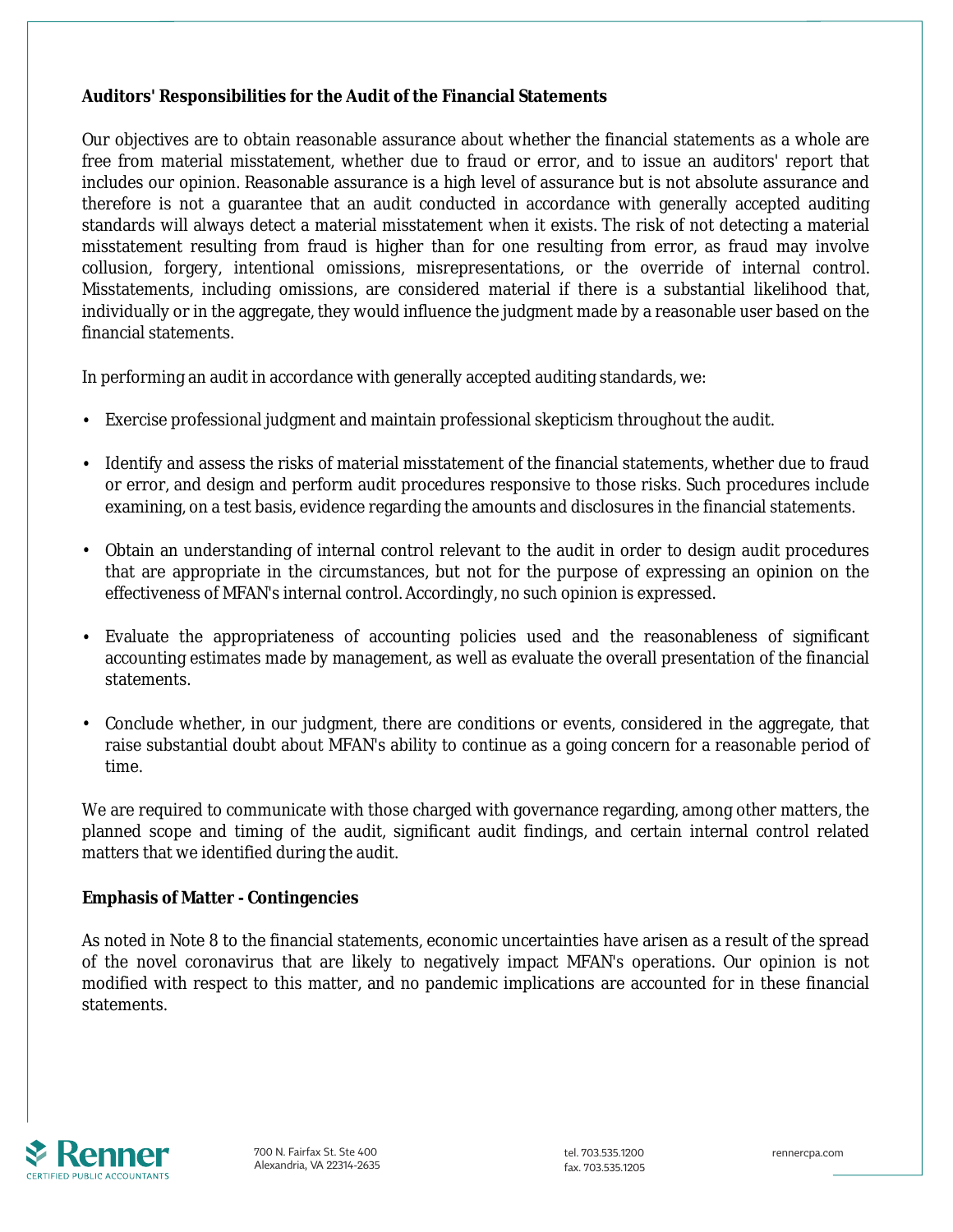# **Report on Summarized Comparative Information**

We have previously audited MFAN's 2019 financial statements, and we expressed an unmodified opinion on those audited financial statements in our report dated September 3, 2020. In our opinion, the summarized comparative information presented herein as of and for the year ended December 31, 2019, is consistent, in all material respects, with the audited financial statements from which it has been derived.

Renner and Company, CPA, P.C.

Alexandria, Virginia September 23, 2021

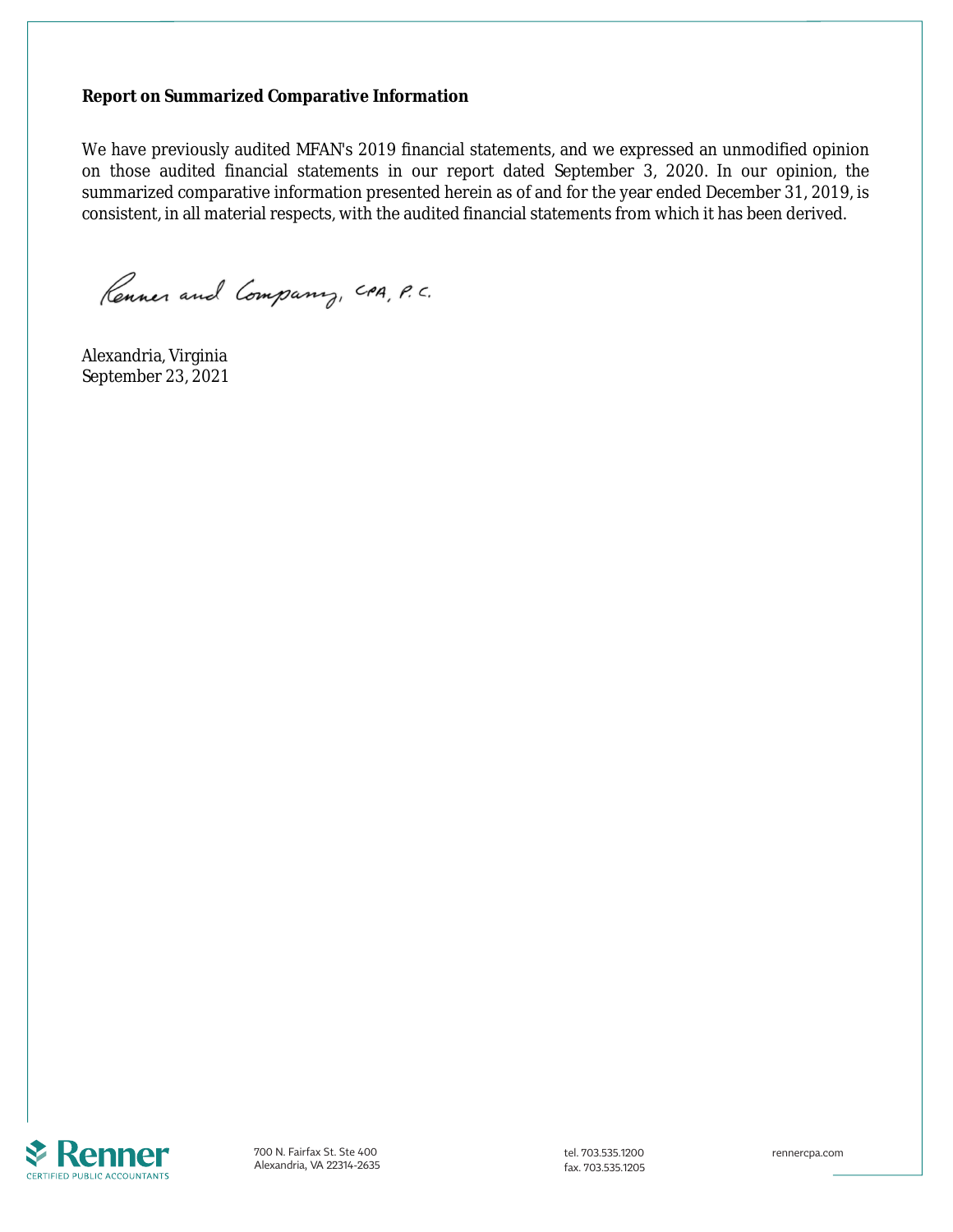# **STATEMENT OF FINANCIAL POSITION**

**December 31, 2020 (with Comparative Information as of December 31, 2019)** 

# **ASSETS**

|                                                                                        |    | 2020                         | 2019                      |                             |  |
|----------------------------------------------------------------------------------------|----|------------------------------|---------------------------|-----------------------------|--|
| <b>CURRENT ASSETS</b><br>Cash<br>Accounts receivable<br>Prepaid expenses               | \$ | 271,496<br>115,126<br>43,679 | $\boldsymbol{\mathsf{S}}$ | 159,869<br>36,000<br>22,175 |  |
| <b>TOTAL CURRENT ASSETS</b>                                                            | \$ | 430,301                      | \$                        | 218,044                     |  |
| TOTAL PROPERTY AND EQUIPMENT, at cost, net                                             |    | 4,379                        |                           |                             |  |
| <b>TOTAL ASSETS</b>                                                                    | \$ | 434,680                      | \$                        | 218,044                     |  |
| <b>LIABILITIES AND NET ASSETS</b>                                                      |    |                              |                           |                             |  |
| <b>CURRENT LIABILITIES</b><br>Accounts payable<br>Credit card payable<br>Accrued wages | \$ | 37,756<br>741<br>8,495       | $\boldsymbol{\mathsf{S}}$ | 14,769<br>8,064<br>1,378    |  |
| <b>TOTAL CURRENT LIABILITIES</b>                                                       |    | 46,992                       |                           | 24,211                      |  |
| <b>NET ASSETS</b><br>Without donor restrictions<br>With donor restrictions             |    | 362,688<br>25,000            |                           | 123,833<br>70,000           |  |
| <b>TOTAL NET ASSETS</b>                                                                |    | 387,688                      |                           | 193,833                     |  |
| <b>TOTAL LIABILITIES AND NET ASSETS</b>                                                | \$ | 434,680                      | \$                        | 218,044                     |  |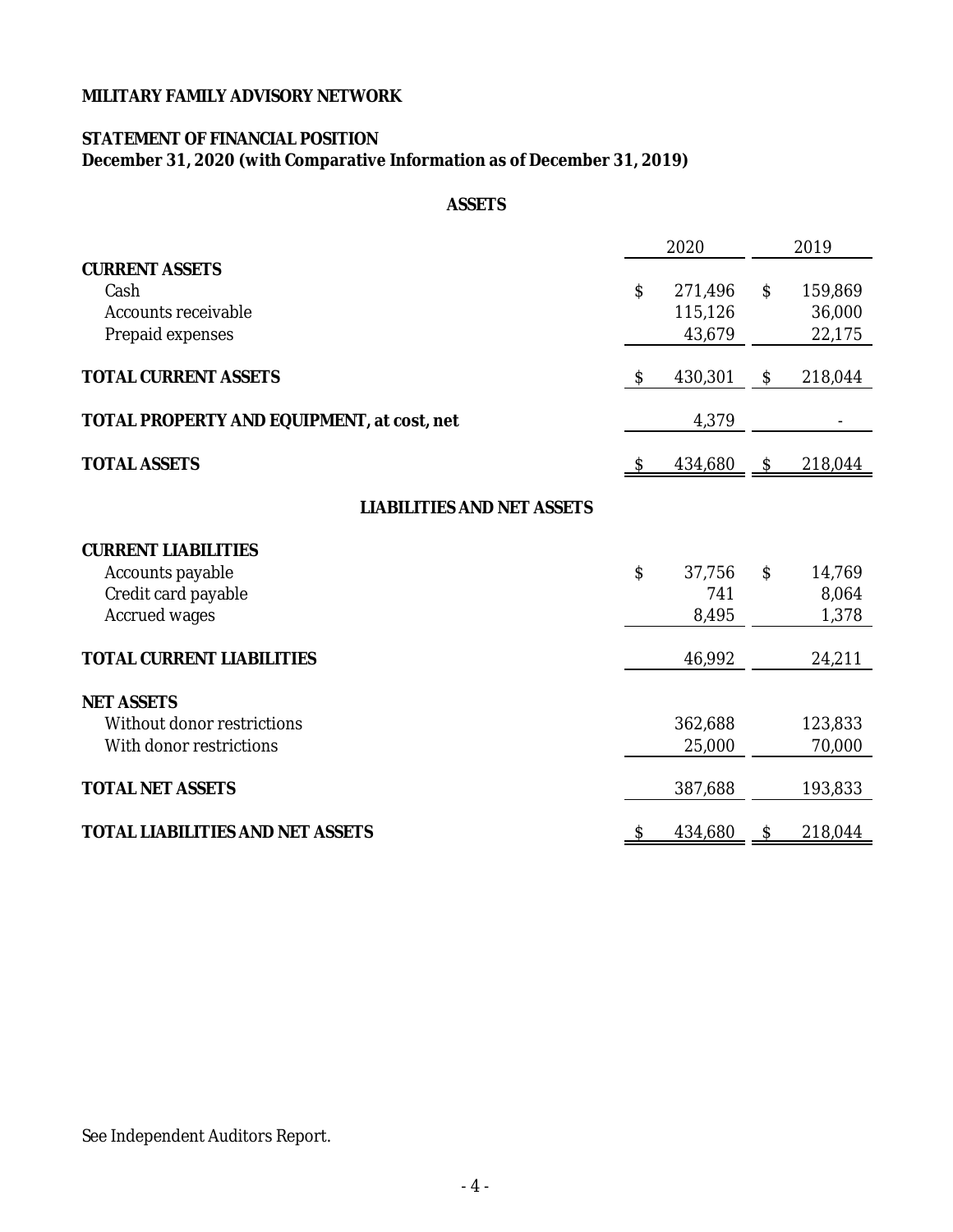# **STATEMENT OF ACTIVITIES**

**Year Ended December 31, 2020 (with Comparative Summarized Information for the year ended December 31, 2019)**

|                                    | 2020          |          |              |               |               |  |  |
|------------------------------------|---------------|----------|--------------|---------------|---------------|--|--|
|                                    | Without Donor |          | With Donor   |               |               |  |  |
|                                    | Restrictions  |          | Restrictions | Total         | 2019          |  |  |
| <b>SUPPORT AND REVENUE</b>         |               |          |              |               |               |  |  |
| Contributions and sponsorships     | \$<br>971,619 | \$       | 199,323      | \$1,170,942   | 471,011<br>\$ |  |  |
| Donated goods and services         | 519,965       |          |              | 519,965       | 660,120       |  |  |
| Other income                       | 1,333         |          |              | 1,333         |               |  |  |
| Net assets with donor restrictions |               |          |              |               |               |  |  |
| released from restrictions         | 244,323       |          | (244,323)    |               |               |  |  |
|                                    |               |          |              |               |               |  |  |
| <b>TOTAL SUPPORT AND REVENUE</b>   | 1,737,240     | (45,000) |              | 1,692,240     | 1,131,131     |  |  |
| <b>EXPENSES</b>                    |               |          |              |               |               |  |  |
| Program                            | 1,351,380     |          |              | 1,351,380     | 1,045,018     |  |  |
| Management and general             | 106,770       |          |              | 106,770       | 89,688        |  |  |
| Fundraising                        | 40,235        |          |              | 40,235        | 41,534        |  |  |
|                                    |               |          |              |               |               |  |  |
| <b>TOTAL EXPENSES</b>              | 1,498,385     |          |              | 1,498,385     | 1,176,240     |  |  |
| <b>CHANGE IN NET ASSETS</b>        | 238,855       |          | (45,000)     | 193,855       | (45, 109)     |  |  |
| NET ASSETS, beginning of year      | 123,833       |          | 70,000       | 193,833       | 238,942       |  |  |
| NET ASSETS, end of year            | \$<br>362,688 | \$       | 25,000       | 387,688<br>\$ | \$193,833     |  |  |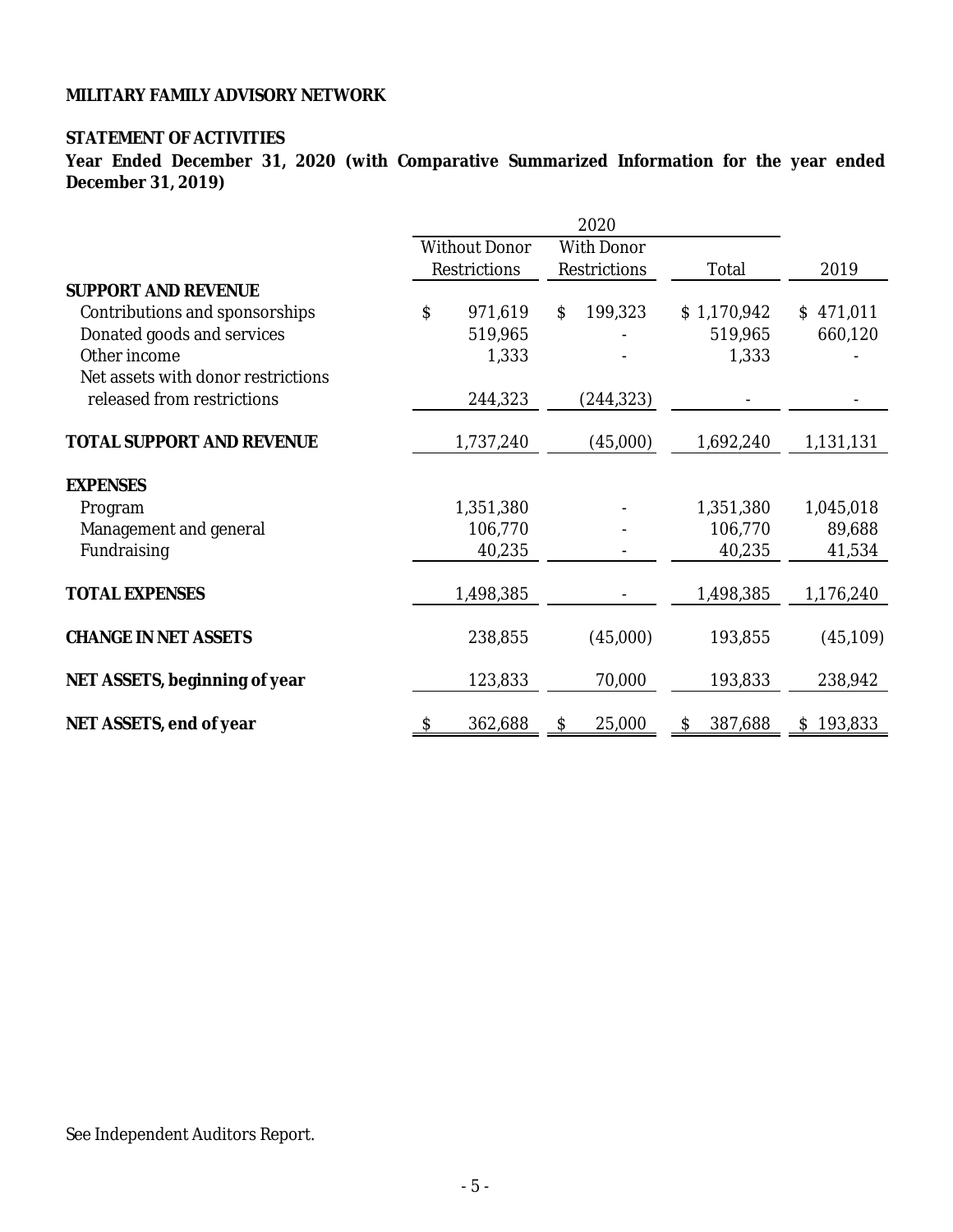# **STATEMENT OF FUNCTIONAL EXPENSES**

**Year Ended December 31, 2020 (with Summarized Comparative Information for the year ended December 31, 2019)**

| 2020                       |    |             |    |             |             |        |       |             |               |
|----------------------------|----|-------------|----|-------------|-------------|--------|-------|-------------|---------------|
|                            |    |             |    | Management  |             |        |       |             |               |
|                            |    | Program     |    | and General | Fundraising |        | Total |             | 2019          |
|                            |    |             |    |             |             |        |       |             |               |
| Salaries                   | \$ | 389,066     | \$ | 48,238      | \$          | 20,777 | \$    | 458,081     | \$<br>299,620 |
| Payroll taxes              |    | 30,552      |    | 1,298       |             | 1,741  |       | 33,591      | 24,274        |
| Employee benefits          |    | 4,879       |    | 8,191       |             |        |       | 13,070      | 3,650         |
| Donated services           |    | 496,070     |    |             |             |        |       | 496,070     | 660,120       |
| Consulting                 |    | 318,361     |    | 4,015       |             | 4,575  |       | 326,951     | 43,228        |
| Technology                 |    | 43,466      |    | 9,942       |             | 146    |       | 53,554      | 23,112        |
| Donated goods              |    | 23,895      |    |             |             |        |       | 23,895      |               |
| Accounting fees            |    |             |    | 20,563      |             |        |       | 20,563      | 16,810        |
| Travel                     |    | 17,069      |    | 503         |             | 1,990  |       | 19,562      | 58,724        |
| Marketing                  |    | 15,523      |    | 1,213       |             |        |       | 16,736      | 18,818        |
| Professional fees          |    |             |    | 2,636       |             | 6,816  |       | 9,452       | 3,254         |
| Meetings                   |    | 7,351       |    | 302         |             |        |       | 7,653       | 6,039         |
| Registration and licensing |    |             |    | 25          |             | 3,397  |       | 3,422       | 2,827         |
| Insurance                  |    |             |    | 2,894       |             | 375    |       | 3,269       | 2,188         |
| Special event              |    | 2,013       |    | 735         |             | 278    |       | 3,026       | 368           |
| Telecommunication          |    |             |    | 2,770       |             |        |       | 2,770       | 2,258         |
| Meals                      |    | 1,847       |    | 288         |             |        |       | 2,135       | 5,756         |
| Postage and printing       |    | 411         |    | 1,020       |             | 140    |       | 1,571       | 3,770         |
| Dues and subscriptions     |    | 551         |    | 476         |             |        |       | 1,027       | 385           |
| Depreciation               |    |             |    | 854         |             |        |       | 854         |               |
| Bank charges               |    |             |    | 595         |             |        |       | 595         | 645           |
| Office supplies            |    | 326         |    | 212         |             |        |       | 538         | 244           |
| Membership campaign        |    |             |    |             |             |        |       |             | 150           |
| <b>TOTAL EXPENSES</b>      |    | \$1,351,380 | \$ | 106,770     | \$          | 40,235 |       | \$1,498,385 | \$1,176,240   |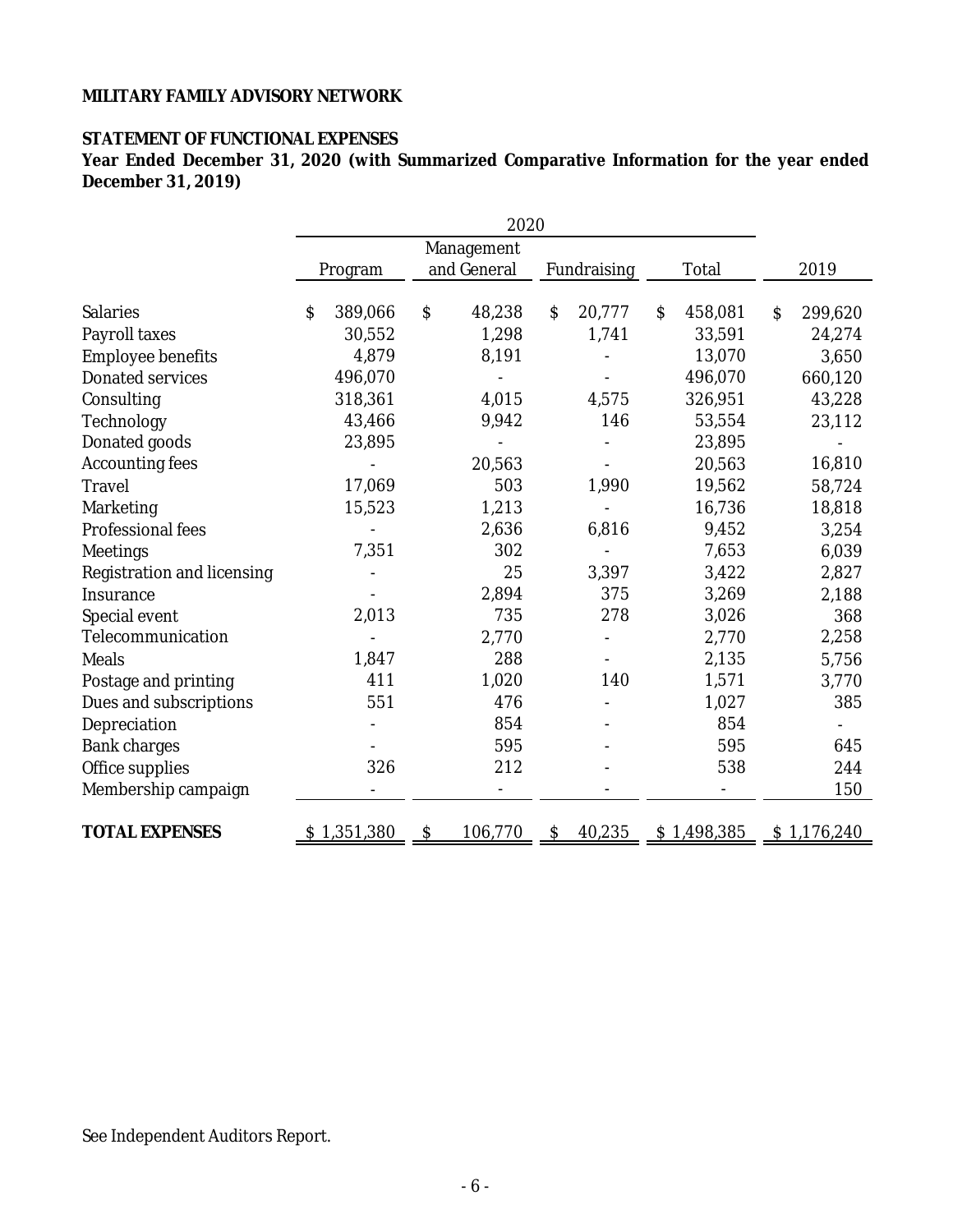# **STATEMENT OF CASH FLOWS**

**Year Ended December 31, 2020 (with Comparative Information for the year ended December 31, 2019)**

|                                                                                              | 2020        | 2019          |
|----------------------------------------------------------------------------------------------|-------------|---------------|
| CASH FLOWS FROM OPERATING ACTIVITIES<br>Cash received from operations<br>Support and revenue | \$1,093,149 | 435,011<br>\$ |
| Cash used in operations<br>Payments to employees and suppliers                               | 976,289     | 516,391       |
| NET CASH PROVIDED (USED) BY OPERATING ACTIVITIES                                             | 116,860     | (81, 380)     |
| CASH FLOWS FROM INVESTING ACTIVITIES<br>Purchase of property                                 | (5,233)     |               |
| NET INCREASE (DECREASE) IN CASH AND RESTRICTED CASH                                          | 111,627     | (81, 380)     |
| CASH AND RESTRICTED CASH, beginning of year                                                  | 159,869     | 241,249       |
| CASH AND RESTRICTED CASH, end of year                                                        | 271,496     | 159,869       |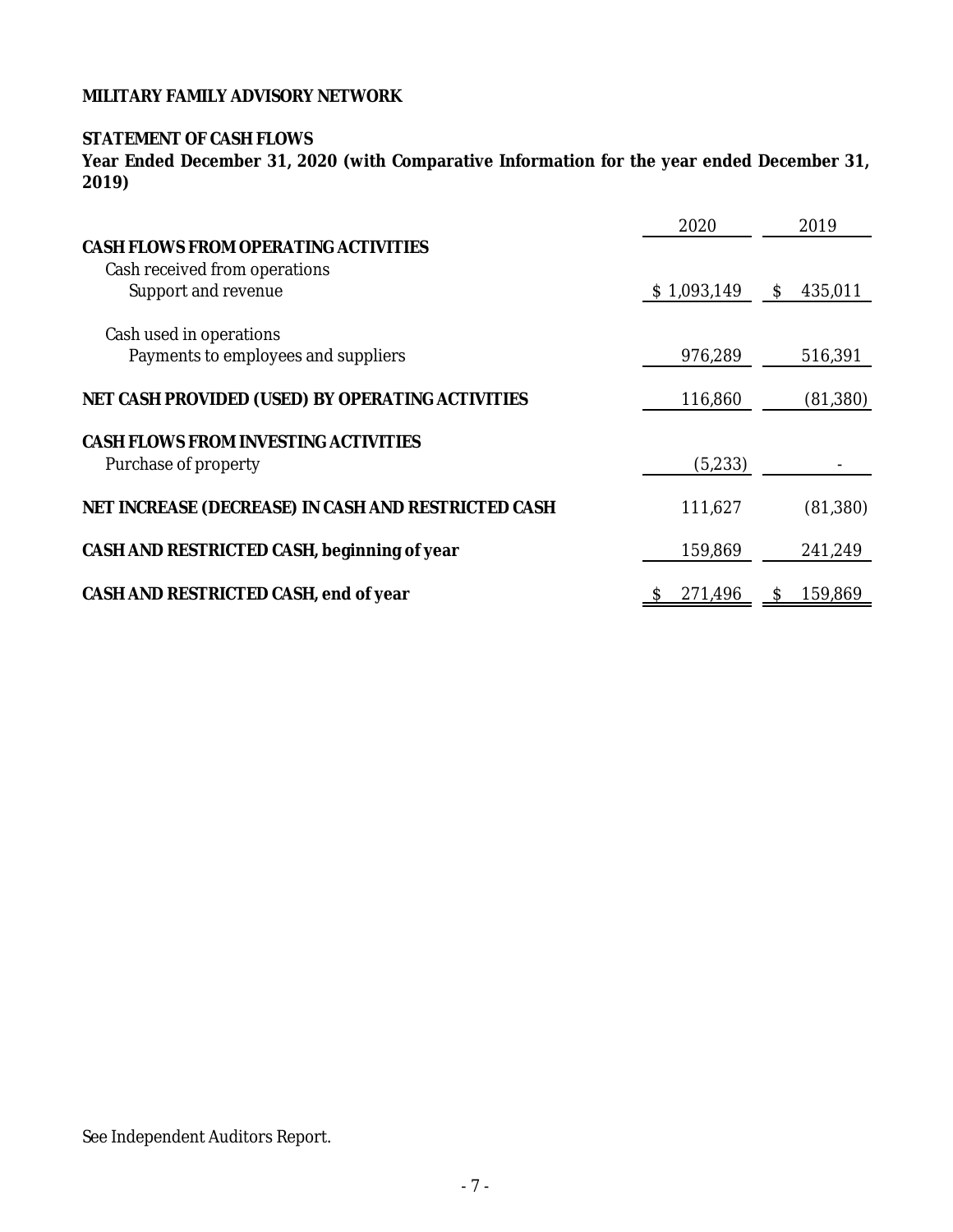# **STATEMENT OF CASH FLOWS**

**Year Ended December 31, 2020 (with Comparative Information for the year ended December 31, 2019)**

|                                                                                                                      | 2020                   |    | 2019                  |
|----------------------------------------------------------------------------------------------------------------------|------------------------|----|-----------------------|
| RECONCILIATION OF CHANGE IN NET ASSETS TO NET<br>CASH PROVIDED (USED) BY OPERATING ACTIVITIES                        |                        |    |                       |
| <b>CHANGE IN NET ASSETS</b>                                                                                          | \$<br>193,855          | \$ | (45, 109)             |
| ADJUSTMENTS TO RECONCILE CHANGE IN NET ASSETS<br>TO NET CASH PROVIDED (USED) BY OPERATING ACTIVITIES<br>Depreciation | 854                    |    |                       |
| <b>CHANGES IN ASSETS AND LIABILITIES AFFECTING</b><br>OPERATIONS PROVIDING (USING) CASH                              |                        |    |                       |
| <b>ASSETS</b>                                                                                                        |                        |    |                       |
| Accounts receivable<br>Prepaid expense                                                                               | (79, 126)<br>(21, 504) |    | (36,000)<br>(22, 175) |
|                                                                                                                      |                        |    |                       |
|                                                                                                                      | (100, 630)             |    | (58,175)              |
| <b>LIABILITIES</b>                                                                                                   |                        |    |                       |
| Accounts payable                                                                                                     | 22,987                 |    | 14,769                |
| Accrued wages                                                                                                        | 7,117                  |    | 1,378                 |
| Credit card payable                                                                                                  | (7, 323)               |    | 5,757                 |
|                                                                                                                      | 22,781                 |    | 21,904                |
| NET CHANGES IN ASSETS AND LIABILITIES                                                                                | (77, 849)              |    | (36,271)              |
| NET CASH PROVIDED (USED) BY OPERATING ACTIVITIES                                                                     | 116,860                | P  | (81, 380)             |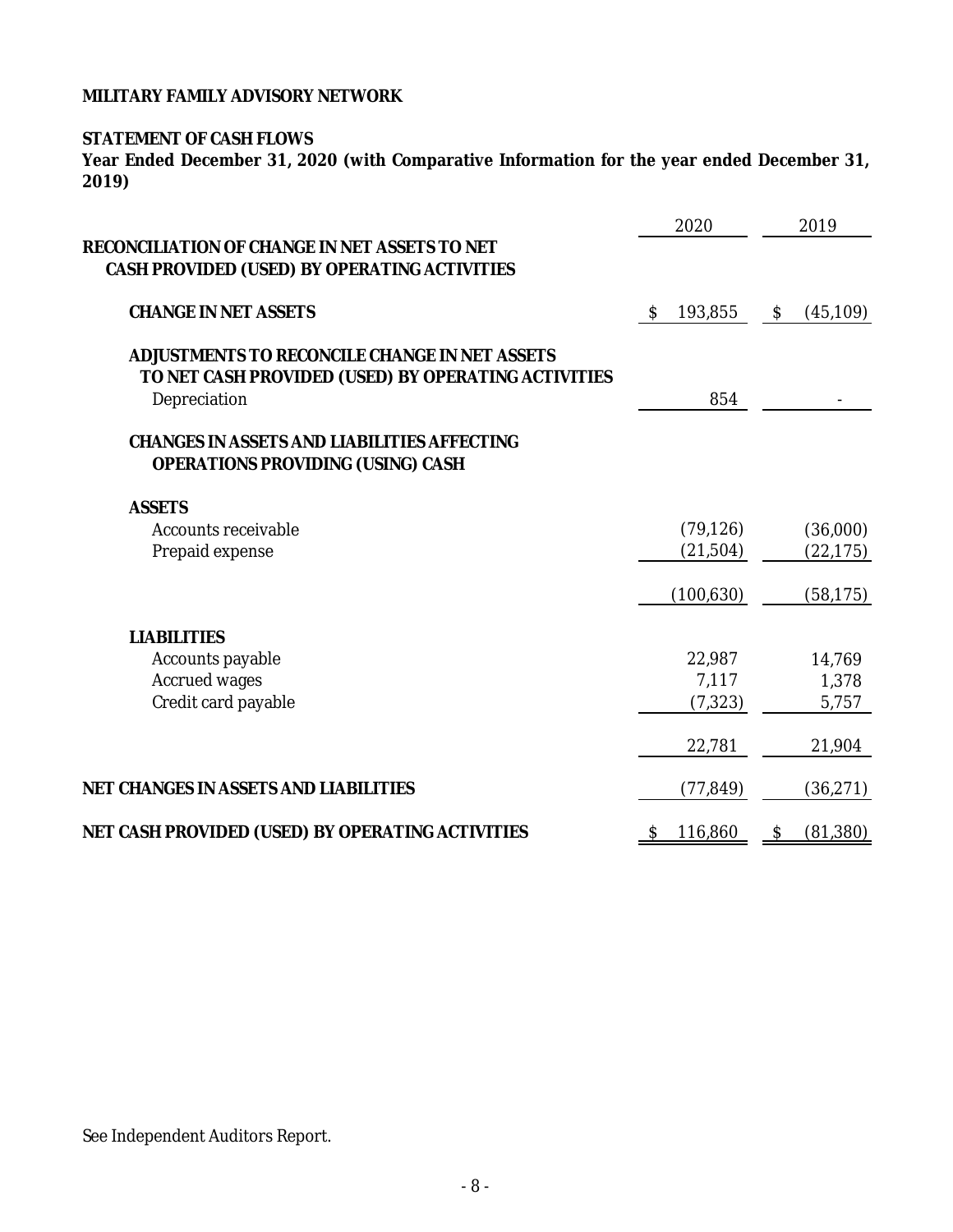### **NOTES TO FINANCIAL STATEMENTS**

**December 31, 2020 (with Comparative Information as of and for the year ended December 31, 2019)**

### **1. SIGNIFICANT ACCOUNTING POLICIES, ORGANIZATION AND PURPOSE**

#### **Nature of Activities**

The Military Family Advisory Network (MFAN), a 501(c)(3) organization, was founded in 2013 to develop a community of military and veteran families, at home and abroad, who are well informed about important resources designed to serve them, equipped with tools for success, connected to leaders who serve the military family community and embraced by the general public.

MFAN's mission is to connect military families to impact-driven resources through social and interactive programs.

A brief description of major programs include:

#### **Advisory Board Peer-to-Peer Network**

Since 2013, MFAN has convened a group of military and veteran spouses, who are also leaders in their communities, in order to form a fuller understanding of what military families need and value. Advisors serve for a two-year term and meet on a monthly basis through video conferences and three times a year for in-person meetings. We talk about what we are seeing, hearing and experiencing in our military communities, and when a challenge is raised, we work together to find the best solution. During these meetings, advisors also regularly review programs and resources presented by other organizations, providing candid feedback informed by their experiences as members of a military family. Through the diverse networks of each advisory board member, MFAN is able to implement a peer influencer model, which allows for real, authentic connection and information sharing across the military and veteran community.

#### **Research and Program Evaluation**

In order to effectively develop programs that drive meaningful impact and better inform lawmakers, leaders, decision-makers and communities, we must first understand military families' current needs. MFAN leverages its internal capability to listen to families' stories and experiences in their own words through rigorous qualitative research. This evidence-based information gathering supplements the quantitative research conducted by the Department of Defense and other research organizations in a meaningful way, as learning about military families' needs in their own words has been the most effective way to provide a fuller picture of the realities faced by military families.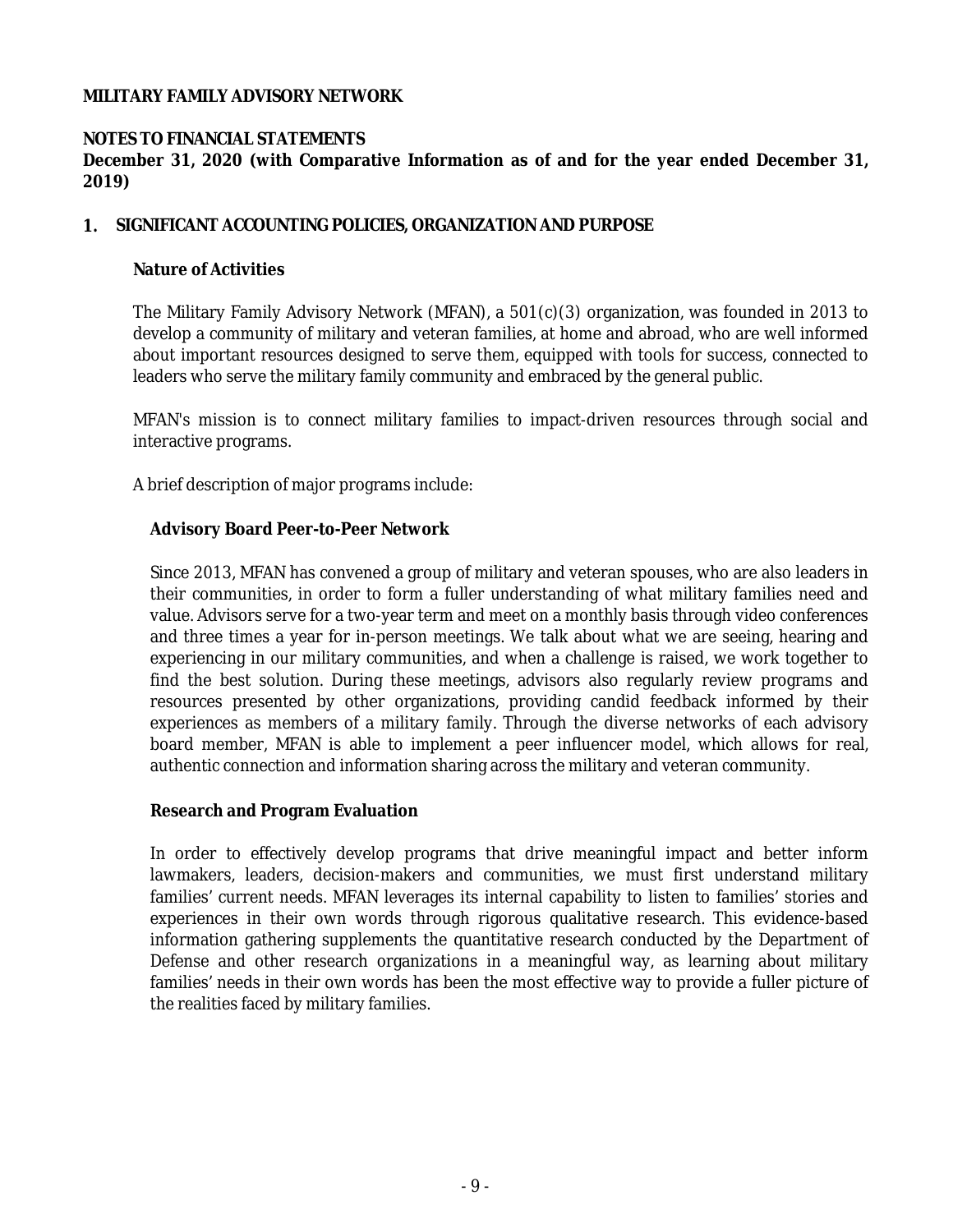# **NOTES TO FINANCIAL STATEMENTS**

**December 31, 2020 (with Comparative Information as of and for the year ended December 31, 2019)**

### **1. SIGNIFICANT ACCOUNTING POLICIES, ORGANIZATION AND PURPOSE (CONTINUED)**

### **Nature of Activities (Continued)**

MFAN's in-house research team, comprised of doctorate-level researchers, design relevant survey instruments that help us understand the programs and services military families value, need and where gaps exist. Our research team analyzes the data and then shares our findings through a comprehensive report. MFAN's use of cutting-edge data analysis software allows the team to evaluate patterns and trends in its qualitative data, providing unique insights into military family life. This reporting is supplemented by outreach efforts and meetings with key influencers to discuss what we have learned through this scientific research.

Military families trust MFAN as a partner throughout their military career which has led to an overwhelming survey response. The research team's agility allows MFAN to conduct both largescale surveys and smaller, topical surveys when needs arise. A national survey, fielded biannually, explores military families' current support programming needs. The results are used to guide decision-making within MFAN, including the advisory board, when collaborating with others, adding to existing programs or developing new programs. MFAN's work is critical in supporting all military and veteran families today and those who will follow tomorrow.

The MFAN research team also leads our impact assessment across programs. To do this, we engage in a continual program evaluation process, from inception and throughout implementation, and beyond. Before launching a program, we evaluate the landscape for support through research and work with our advisory board. As we implement programs, we engage participants and stakeholders to ensure that we have effective outcomes.

Our research has lead to the development of the following initiatives:

#### **MilMap**

MilMap, a user-generated resource locator map, was designed to help military families find and build community. MilMap helps them connect to each other by increasing the visibility of programs and resources designed to support the military and veteran community. Once a military family submits a program for MilMap inclusion, our team vets the resource, then uploads it into MilMap.

MilMap is mobile-optimized and user-friendly, allowing military families to access the information they need regardless of where they are.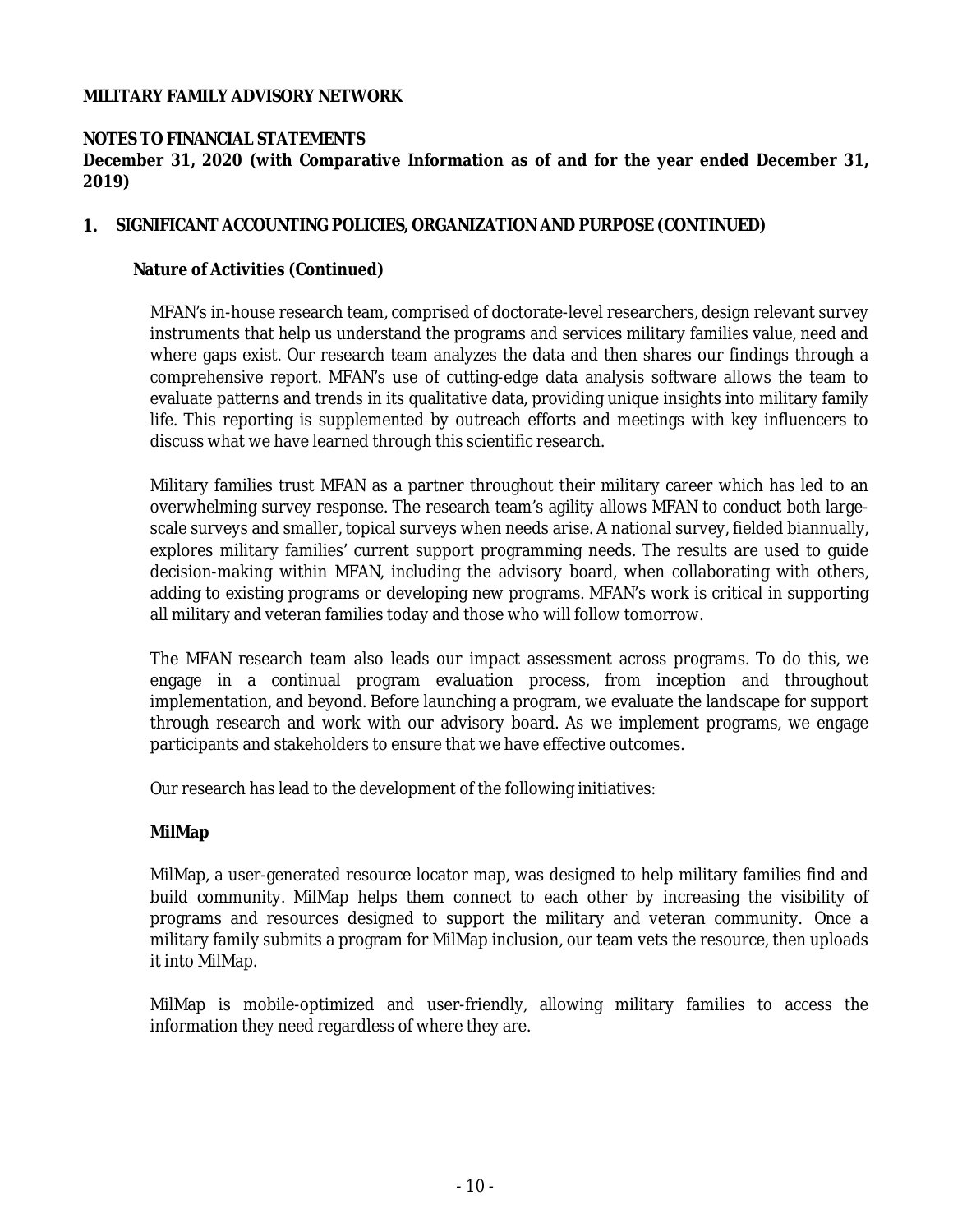### **NOTES TO FINANCIAL STATEMENTS**

**December 31, 2020 (with Comparative Information as of and for the year ended December 31, 2019)**

### **1. SIGNIFICANT ACCOUNTING POLICIES, ORGANIZATION AND PURPOSE (CONTINUED)**

# **Nature of Activities (Continued)**

#### **MilCents**

In 2015, MilCents, MFAN's Financial Education Program, was created to help military families understand their finances better and prepare for life's financial uncertainties. MilCents was built in collaboration with the National Foundation for Credit Counseling, the Better Business Bureau and the Financial Industry National Regulatory Authority Foundation. This program is a mobileoptimized, self-guided educational program that provides straightforward information and access to easy-to-understand resources. MilCents includes a fully moderated social platform where participants can connect with other participants and experts.

#### **Military Family Financial Readiness Coalition**

The purpose of the Military Family Financial Readiness Coalition (MFFRC) is to bring together both public and private organizations committed to the financial wellness and stability of military families. Through quarterly meetings and monthly communication, the MFFRC provides an opportunity for organizations with a vested interest in the financial well being of military families to share ideas, lessons learned, best practices, challenges and opportunities; to more effectively serve our families and respond to their evolving needs.

#### **Military Family Food Insecurity Coalition**

This program will allow us to understand and combat the root causes of military family hunger and create a solution that can be scaled nationally. Our goal is simple: prevent military family hunger by responsibly addressing the root causes through education, research and connecting military families to the resources they need to thrive. Participating organizations include the top anti-hunger organizations and military family organizations with a food distribution program or advocacy stance on military family food insecurity topics.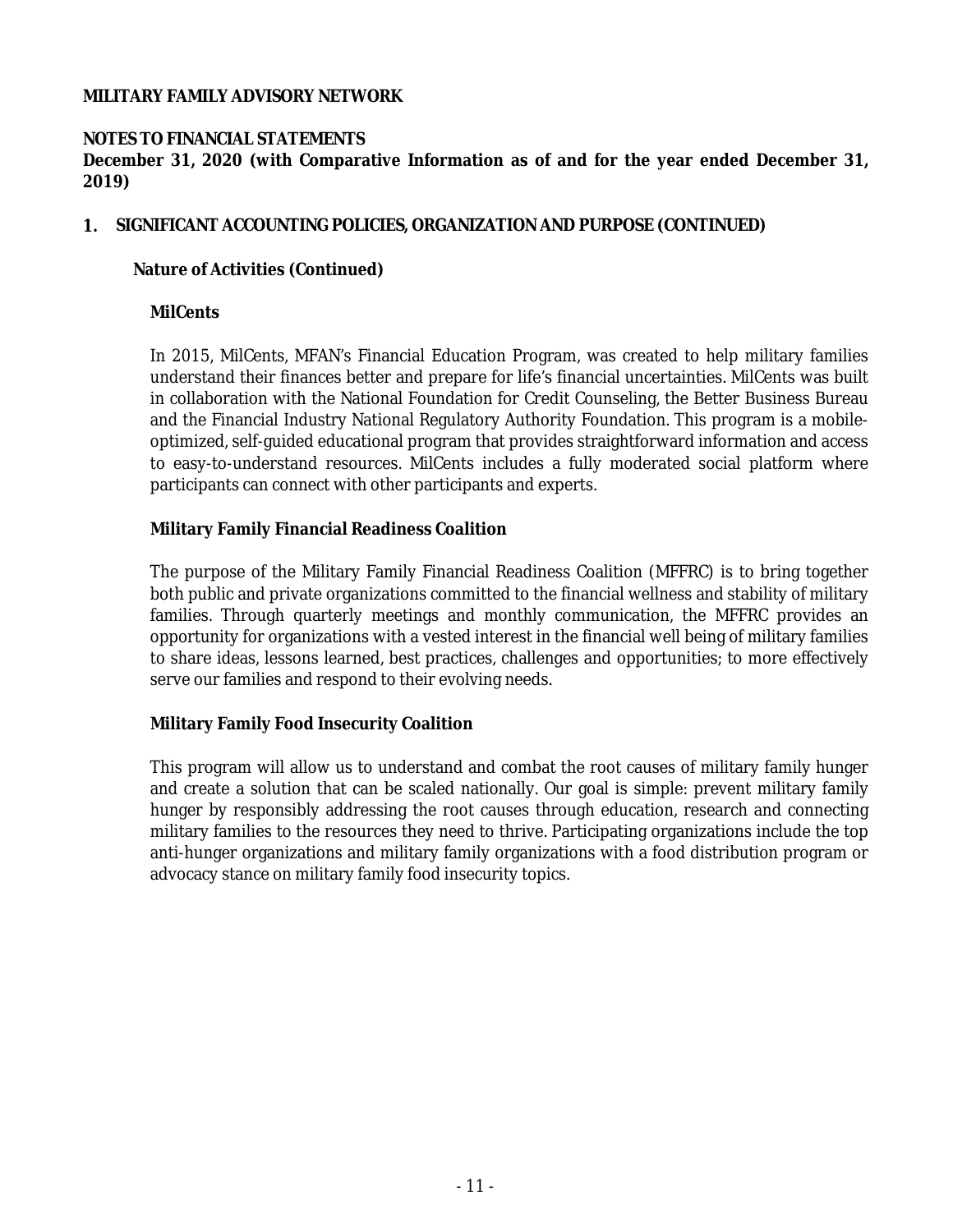# **NOTES TO FINANCIAL STATEMENTS**

**December 31, 2020 (with Comparative Information as of and for the year ended December 31, 2019)**

# **1. SIGNIFICANT ACCOUNTING POLICIES, ORGANIZATION AND PURPOSE (CONTINUED)**

**Nature of Activities (Continued)**

# **Military Family Housing Roundtable**

The purpose of the Military Family Housing Roundtable (MHR), is to convene key stakeholders, representing both public and private sectors, to ensure military and veteran families have access to healthy, safe, and affordable housing options in all communities. Through quarterly meetings, monthly communication, and collaborative work, the MHR provides an opportunity for organizations with a vested interest in the health and well-being of military and veteran families in their homes to share ideas and best practices, while working together to solve challenges and find opportunities to more effectively serve and respond to families' evolving needs. The MHR enhances understanding of the diverse nature of military and veteran families and their specific housing-related issues, informs the work of its participating members in their housing-related efforts and initiatives, and yields actionable information that educates and informs policy makers.

### **Combat Military Hunger**

MFAN's Combat Military Hunger program uses a three-pronged approach to addressing military family food insecurity: (1) provide urgently needed food assistance, (2) connect military and veteran families with long-term support and resources, and (3) conduct research on the root causes of military family hunger to inform the development of programs that will provide sustainable solutions in the future. In response to research findings that included instances of high food insecurity in the military, MFAN hosted its first food distribution event in December 2020. With support from local partnerships the team established on the ground, MFAN served 500 military families in Fort Hood, Texas and provided 40,000 pounds of healthy protein and 5,000 pounds of non-perishable goods to families in need. Dr. Jill Biden met virtually with event volunteers in advance of the distribution to provide a message of support and encouragement. MFAN will continue regional efforts in Texas and broaden this effort to include additional locations identified through MFAN's research as experiencing higher frequencies of food insecurity in 2021.

#### **Basis of Accounting**

MFAN prepares its financial statements on the accrual basis of accounting in accordance with accounting principles generally accepted within the United States (U.S. GAAP). Revenues are recognized in the period in which they are earned; expenses are recognized in the period in which they are incurred.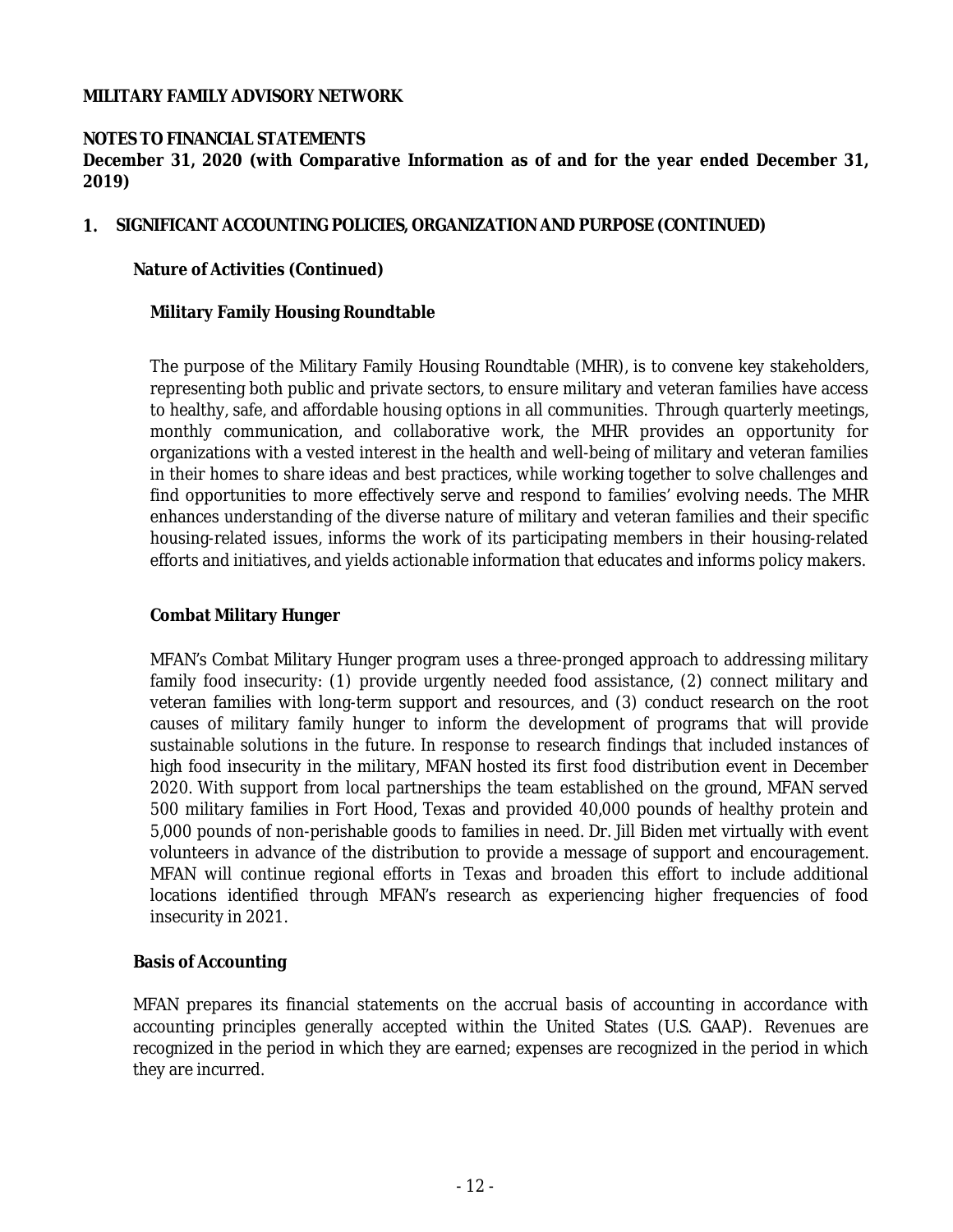### **NOTES TO FINANCIAL STATEMENTS**

**December 31, 2020 (with Comparative Information as of and for the year ended December 31, 2019)**

### **1. SIGNIFICANT ACCOUNTING POLICIES, ORGANIZATION AND PURPOSE (CONTINUED)**

#### **Cash and Cash Equivalents**

As of December 31, 2020, cash consists of a checking account. MFAN considers all highly liquid investments with initial maturities of three months or less to be cash equivalents. There were no cash equivalents as of December 31, 2020 and 2019.

#### **Accounts Receivable**

Receivables are stated at net realizable value. MFAN provides an allowance for bad debts using the allowance method, which is based on the judgment of management considering historical information. Receivables are considered past due after 30 days and charged off based on individual credit evaluations and specific circumstances of the parties involved. Management records an allowance based on the history of collectability and its efforts to collect outstanding allowance. When all collection efforts have been exhausted, the accounts are written off against the related allowance. MFAN has deemed all receivables to be collectible and no allowance for doubtful accounts has been established for the years ended December 31, 2020 and 2019.

#### **Fixed Assets and Depreciation**

Fixed asset purchases in excess of \$1,000 are capitalized and are stated at cost, less accumulated depreciation. Depreciation of equipment is recorded on a straight-line basis over the estimated useful lives of the assets that are three to seven years. Donated assets are capitalized at fair market value on the date of donation.

#### **Basis of Presentation**

In accordance with U.S. GAAP, MFAN's net assets are classified into two categories: net assets without donor restrictions and net assets with donor restrictions.

#### **Net Assets Without Donor Restrictions**

MFAN includes operating net assets that are available for the general operations of the organization as net assets without donor restriction.

# **Net Assets With Donor Restrictions**

MFAN reports gifts of cash and other restricted support if they are received with donor stipulations that limit the use of donated assets. When a donor restriction expires (that is, when a stipulated time restriction ends or a purpose restriction is accomplished), net assets with donor restriction are reclassified to net assets without donor restriction and reported in the statement of activities as net assets released from restrictions.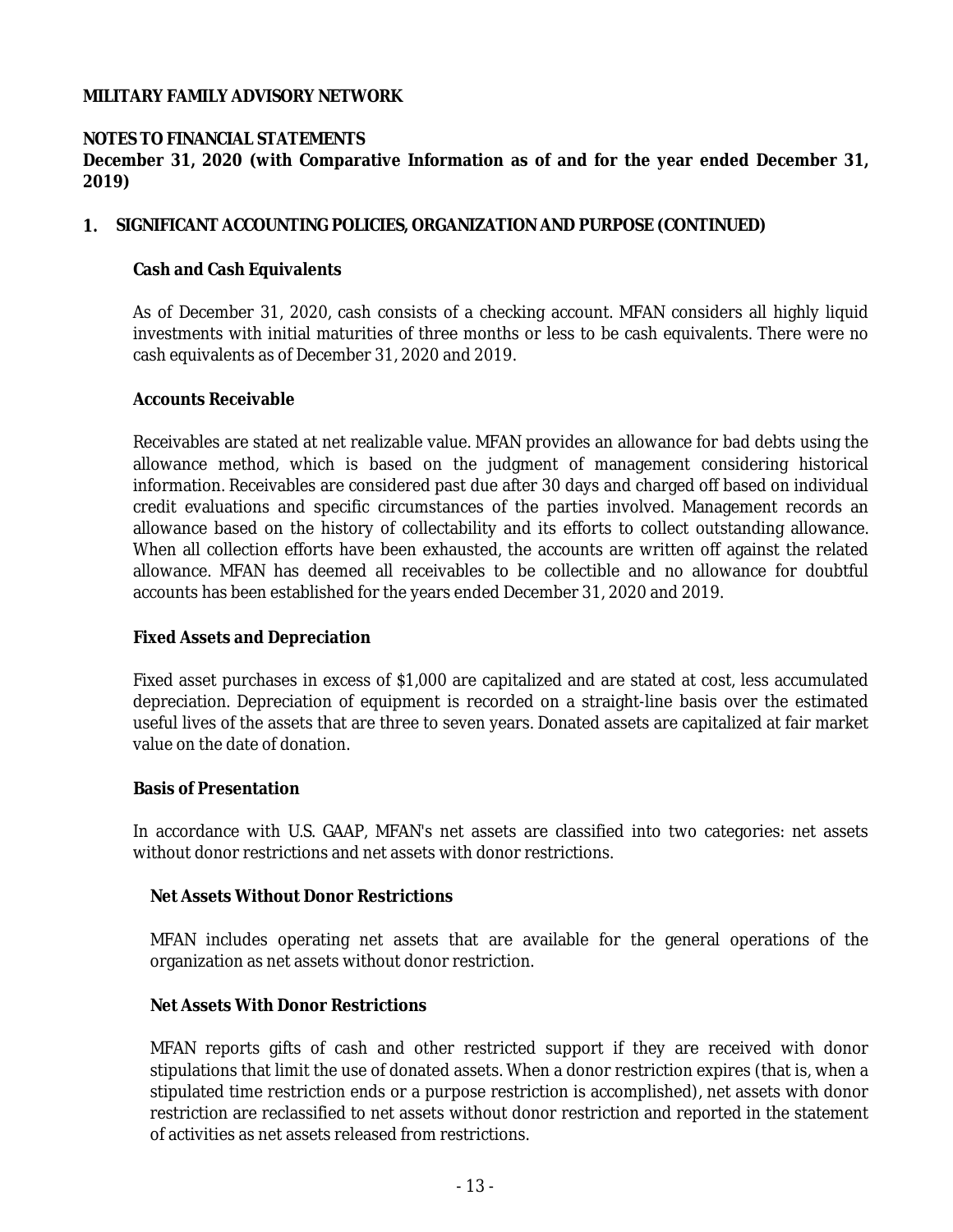# **NOTES TO FINANCIAL STATEMENTS**

**December 31, 2020 (with Comparative Information as of and for the year ended December 31, 2019)**

### **1. SIGNIFICANT ACCOUNTING POLICIES, ORGANIZATION AND PURPOSE (CONTINUED)**

#### **Revenue Recognition**

MFAN reports contributions with donor-imposed restrictions as net assets with donor restrictions; however, donor-restricted contributions whose restrictions are met in the same reporting period are reported as net assets without donor restrictions. All donor-restricted support is reported as an increase in net assets with donor restriction, depending on the nature of the restriction. When a restriction expires, that is, when a stipulated time restriction ends or purpose restriction is accomplished, net assets with donor restrictions are reclassified to net assets without donor restrictions and reported in the statement of activities as net assets released from restrictions.

#### **Disaggregation of Revenue**

MFAN is dependent on the strength of its ability to solicit donations and grants from outside sources. MFAN recognizes revenue as it is received for financial reporting purposes. MFAN disaggregates revenue between grants and donations, and these categories are used to depict how the nature, amount, timing, and uncertainty of revenue and cash flows are affected by economic factors.

#### **Performance Obligations**

MFAN recognizes revenue received from grants in exchange for services rendered over time for financial reporting purposes. Revenue is recognized in the amount invoiced as that amount corresponds directly to the value of MFAN's performance to date. If factors create uncertainty about the amount to which MFAN expects to be entitled, MFAN would limit its estimated recognized amount to an amount that would not result in a significant reversal of revenue when the uncertainty is resolved.

#### **Significant Judgments**

MFAN would generally be entitled to payment for performance to date if a grant agreement is cancelled for any reason other than nonperformance. As a result, MFAN's revenue for awards in exchange for services rendered is recognized over time. Revenue is recognized in the amount invoiced as that amount corresponds directly to the value of MFAN's performance to date.

#### **Donated Goods and Services**

Donated goods and services are recorded at their estimated fair value on the date of receipt. Donated services are recognized in the financial statements at their fair value if the services require specialized skills and the services would typically need to be purchased if not donated.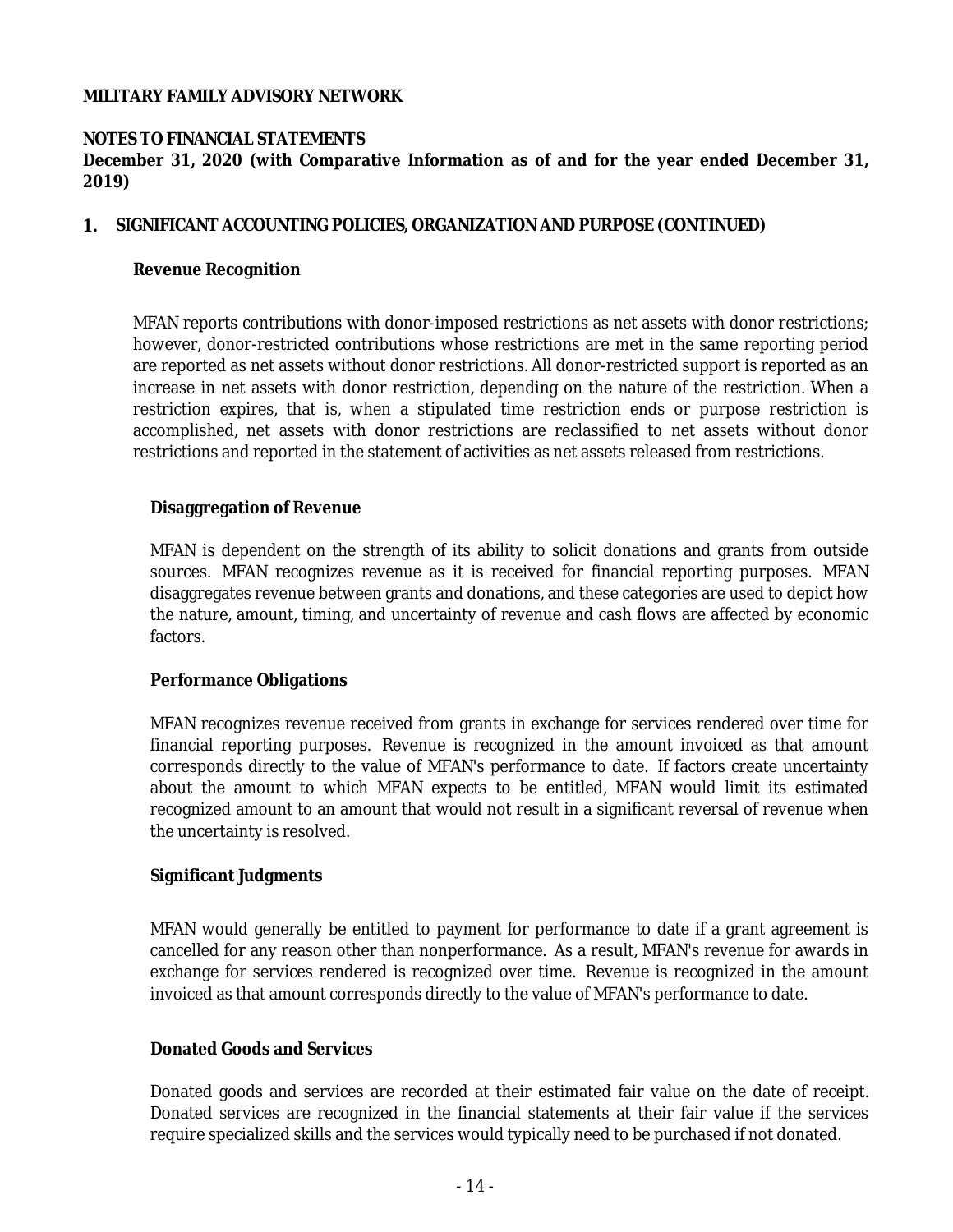### **NOTES TO FINANCIAL STATEMENTS**

**December 31, 2020 (with Comparative Information as of and for the year ended December 31, 2019)**

### **1. SIGNIFICANT ACCOUNTING POLICIES, ORGANIZATION AND PURPOSE (CONTINUED)**

#### **Adoption of New Accounting Standard**

MFAN has adopted the financial statement presentation and disclosure standards contained in the Financial Accounting Standards Board Accounting Standards Update 2014-09, *Revenue from Contracts with Customers* modifying ASC 606, 840 and 842, respectively. The change has been applied as of December 31, 2020 with no effect on beginning net assets.

#### **Income Taxes**

MFAN is exempt from federal income tax under Section 501(c)(3) of the Internal Revenue Code, except on net income derived from unrelated business activities. In addition, MFAN qualifies for the charitable contributions deduction under Section  $170(b)(1)(A)$  and has been classified as an organization that is not a private foundation under Section 509(a)(1). MFAN had no taxable unrelated business income for the years ended December 31, 2020 and 2019.

In accounting for uncertainty in income taxes, accounting standards require an entity to recognize the financial statement impact of a tax position when it is more-likely-than-not that the position will not be sustained upon examination. Management evaluated MFAN's tax positions and concluded there are no uncertain tax positions that require adjustment to the financial statements to comply with the provisions of this guidance.

#### **Allocated Expenses**

The costs of providing various programs and other activities have been summarized on a functional basis in the statement of activities. Accordingly, certain costs, such as salaries, payroll taxes, consulting, technology, travel, special event, and postage and printing have been allocated among the program and management and general, and fundraising benefits based on level of effort. Accounting fees, telecommunication, depreciation, and bank charges are allocated solely to general and administrative. Employee benefits, marketing, meetings, meals, dues and subscriptions, and office supplies have been allocated to general and administrative and fundraising, while membership campaign is allocated solely to fundraising. Professional fees, registration and licensing, and insurance are allocated to general and administrative and fundraising expenses.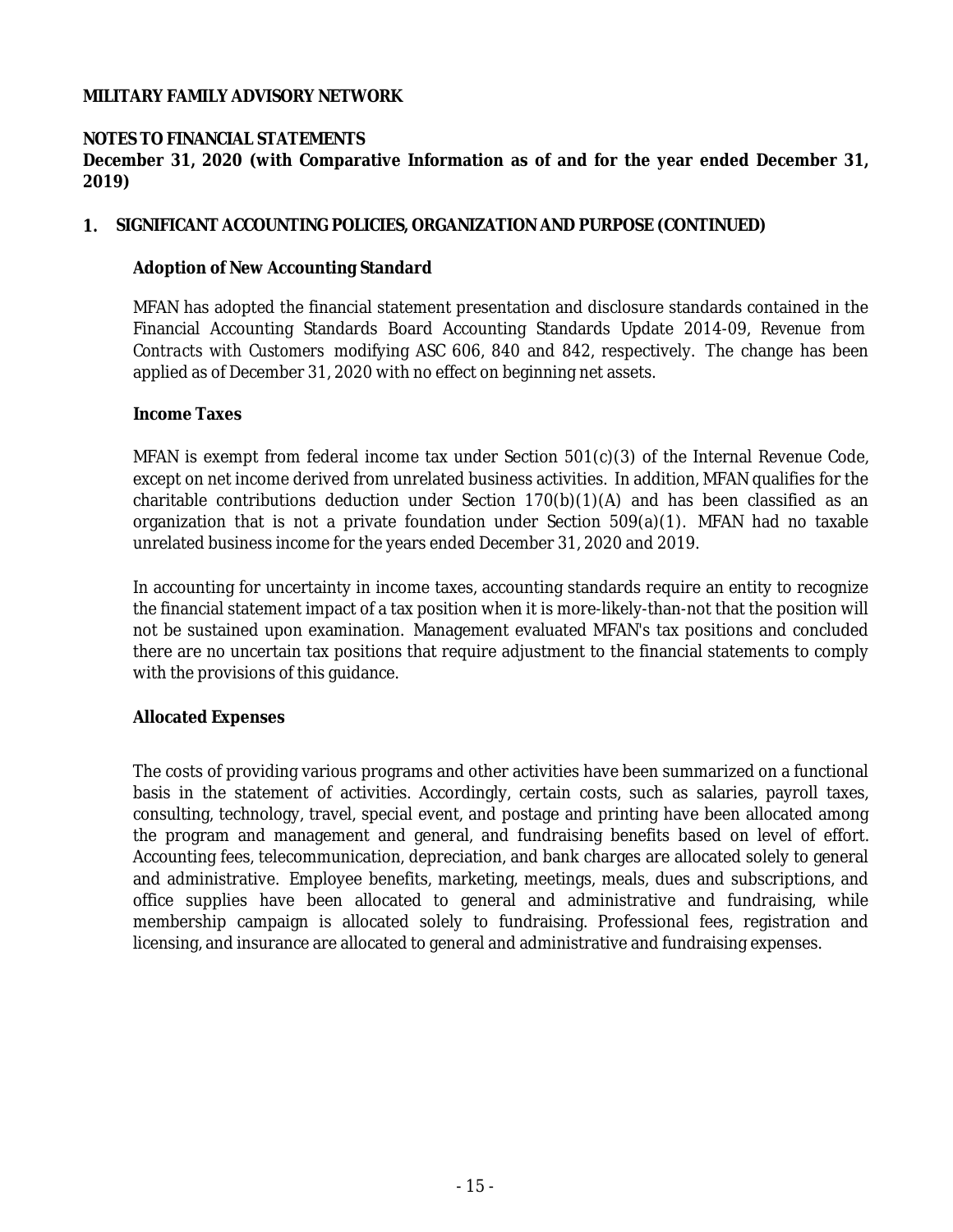# **NOTES TO FINANCIAL STATEMENTS**

**December 31, 2020 (with Comparative Information as of and for the year ended December 31, 2019)**

### **1. SIGNIFICANT ACCOUNTING POLICIES, ORGANIZATION AND PURPOSE (CONTINUED)**

### **Estimates**

Management uses estimates and assumptions in preparing the financial statements in accordance with U.S. GAAP. These estimates and assumptions affect the reported amounts of assets and liabilities and disclosure of contingent assets and liabilities, and the reported amounts of revenues and expenses. Actual results could differ from those estimates.

The significant estimates affecting the financial statements include the estimated fair value of the donated goods and services are discussed in Note 7.

# **Summarized Comparative Information**

The financial statements include certain prior-year summarized comparative information in total not by net asset class. Such information does not include sufficient detail to constitute a presentation in conformity with U.S. GAAP. Accordingly, such information should be read in conjunction with MFAN's financial statements for the year ended December 31, 2019, from which the summarized information was derived.

# **Liquidity**

MFAN maintains a liquid cash balance in the checking account in an amount necessary to meet its anticipated expenditures for the next 30 days.

MFAN's financial assets available within one year to meet cash needs for general expenditures through December 31, 2021, are as follows:

| <b>Financial Assets</b>                                       |               |
|---------------------------------------------------------------|---------------|
| Cash                                                          | \$<br>271,496 |
| Accounts receivable                                           | 115,126       |
| Total financial assets                                        | 386,622       |
| Less amounts not available within one year                    |               |
| Purpose restricted net assets                                 | (25,000)      |
| Financial assets available within one year to meet cash needs |               |
| for general expenditures within one year                      | 361,622       |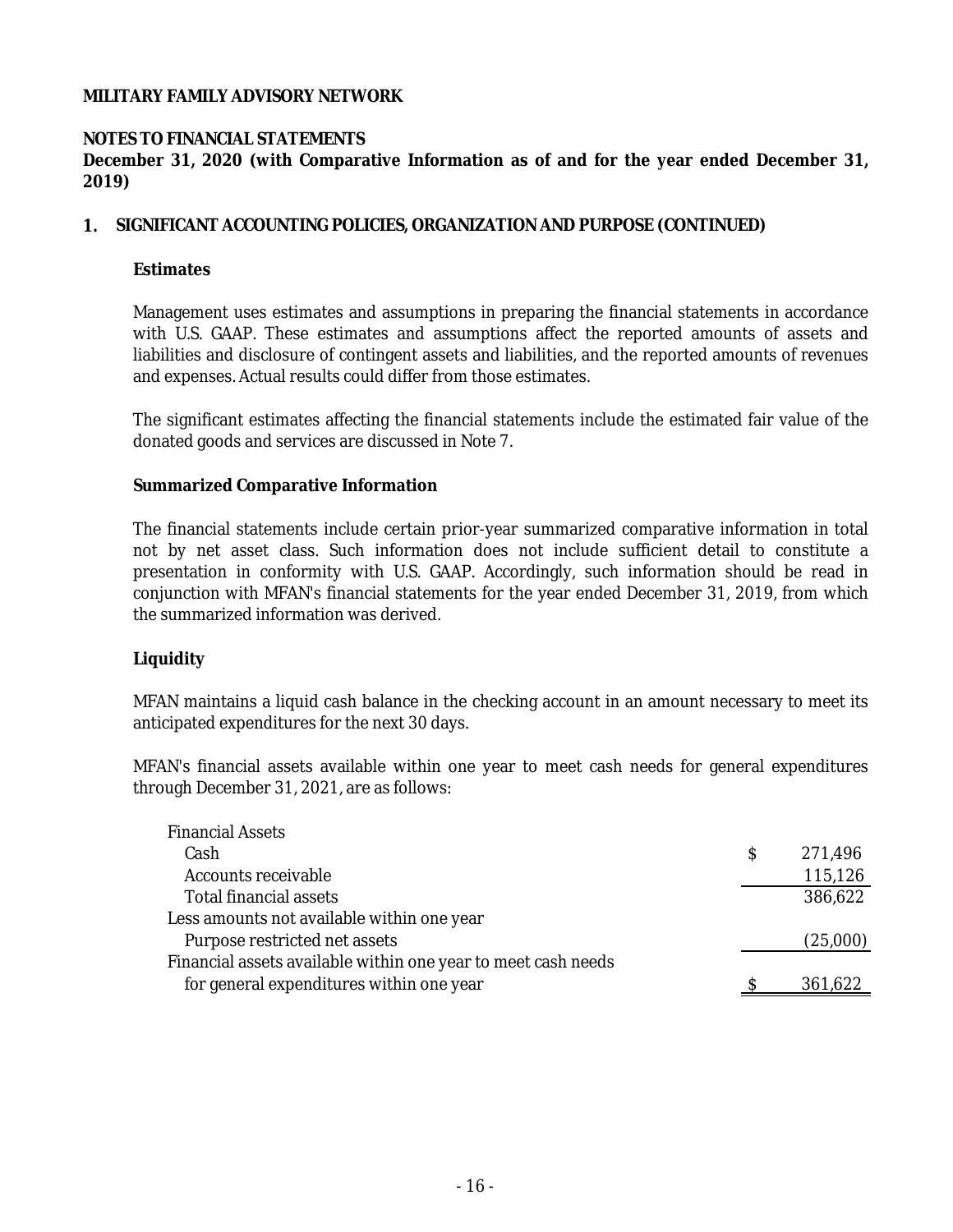### **NOTES TO FINANCIAL STATEMENTS**

**December 31, 2020 (with Comparative Information as of and for the year ended December 31, 2019)**

**2. CASH**

Cash as of December 31, 2020 and 2019, consists of the following:

| 2020 |         |  | 2019    |  |
|------|---------|--|---------|--|
|      | 25.000  |  | 70,000  |  |
|      | 246,496 |  | 89,869  |  |
|      |         |  |         |  |
|      | 271.496 |  | 159,869 |  |
|      |         |  |         |  |

The balances in a financial institution are insured by the Federal Deposit Insurance Corporation (FDIC) up to \$250,000 per depositor. The bank balances as of December 31, 2020 not covered by FDIC deposit insurance was \$25,218. All cash was covered by the FDIC as of December 31, 2019.

### **3. ACCOUNTS RECEIVABLE**

Accounts receivable as of December 31, 2020 and 2019, consisted of the following:

|                                                            | 2020    | 2019 |        |  |
|------------------------------------------------------------|---------|------|--------|--|
| Sponsorship revenue receivable                             | 100,000 |      | 25,000 |  |
| Contribution pledges receivable, due in less than one year | 15,126  |      | 11,000 |  |
|                                                            |         |      |        |  |
| Total                                                      | 115.126 |      | 36,000 |  |
|                                                            |         |      |        |  |

# **4. PAYCHECK PROTECTION PROGRAM LOAN**

Additionally, MFAN received loan proceeds in the amount of \$62,493 under the Paycheck Protection Program (PPP). The PPP, established as part of the Coronavirus Aid, Relief and Economic Security Act (CARES Act), provides for loans to qualifying businesses for amounts up to 2.5 times of the average monthly payroll expenses of the qualifying business. The loans and accrued interest are forgivable after twenty-four weeks as long as the borrower uses the loan proceeds for eligible purposes, including payroll, benefits, rent and utilities, and maintains its payroll levels. The amount of loan forgiveness will be reduced if the borrower terminates employees or reduces salaries during the twenty-four-week period. The unforgiven portion of the PPP loan is payable over two years at an interest rate of 1%, with a deferral of payments for the first six months. Prior to the fiscal year end, the loan was forgiven by the Small Business Administration for the amount in full.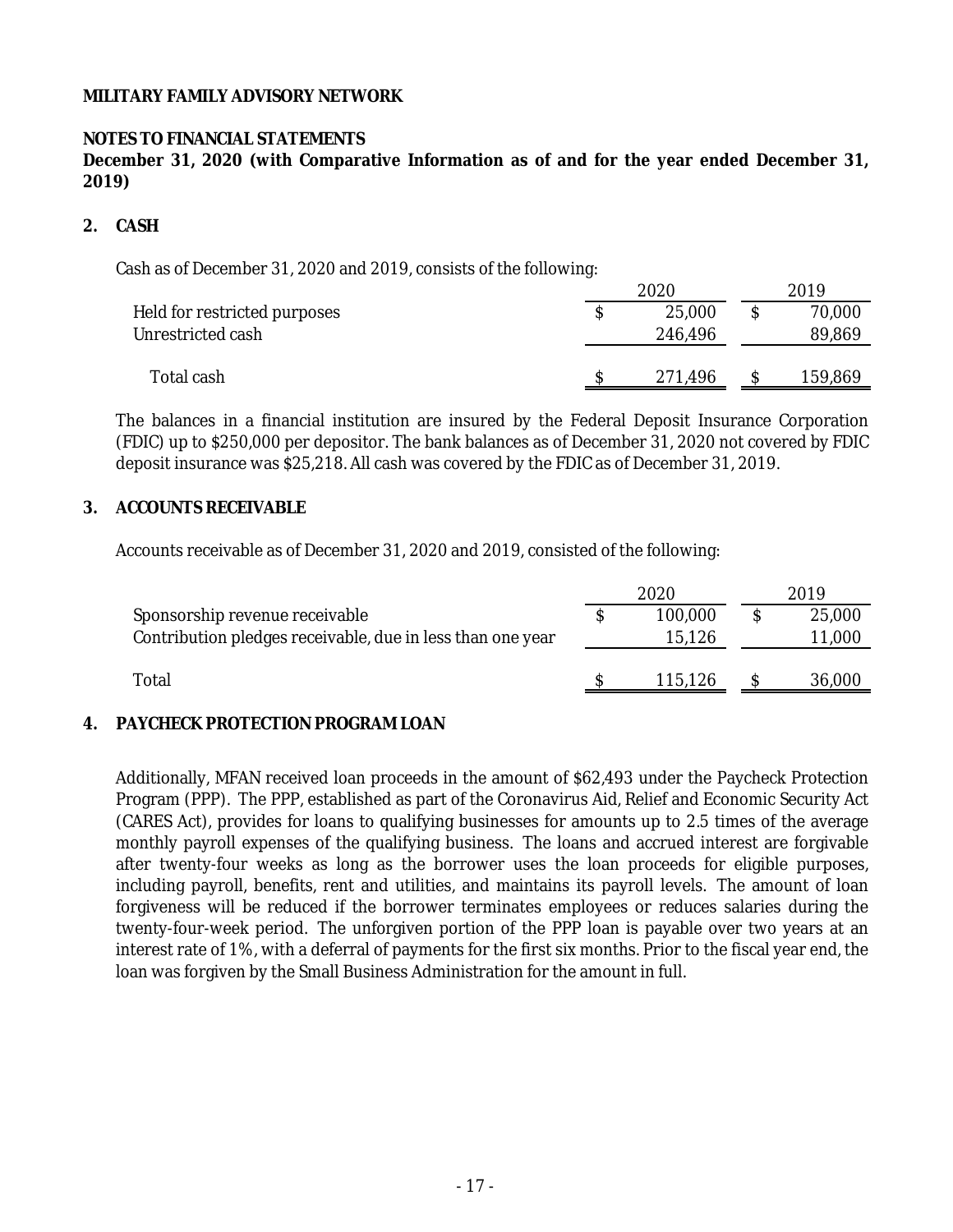# **NOTES TO FINANCIAL STATEMENTS**

**December 31, 2020 (with Comparative Information as of and for the year ended December 31, 2019)**

# **5. PROPERTY AND EQUIPMENT**

Property and equipment and accumulated depreciation as of December 31, 2020 and depreciation and amortization expense for the year then ended is as follows:

| Depreciation and |       |         |     |              |     |
|------------------|-------|---------|-----|--------------|-----|
|                  |       |         |     | Accumulated  |     |
| Cost             |       | Expense |     | Depreciation |     |
|                  | 5,233 |         | 854 |              | 854 |
|                  |       |         |     | Amortization |     |

#### **6. NET ASSETS WITH DONOR RESTRICTIONS**

A summary of activity in net assets with donor restriction for funds maintained within MFAN for the years ended December 31, 2020 and 2019, are as follows:

|                            | 2020          |     |         |      |             |    |              |  |      |  |              |
|----------------------------|---------------|-----|---------|------|-------------|----|--------------|--|------|--|--------------|
|                            | Balance at    |     | Revenue |      | Released    |    | Balance at   |  |      |  |              |
|                            | December 31,  | and |         |      | from        |    | December 31, |  |      |  |              |
|                            | 2019          |     | Support |      | Restriction |    | 2020         |  |      |  |              |
| Purpose restricted:        |               |     |         |      |             |    |              |  |      |  |              |
| Research                   | \$<br>70,000  | \$  |         | \$   | (70,000)    | \$ |              |  |      |  |              |
| <b>Financial Education</b> |               |     | 25,000  |      | (25,000)    |    |              |  |      |  |              |
| <b>Texas Regional</b>      |               |     | 108,823 |      | (108, 823)  |    |              |  |      |  |              |
| Colorado Regional          |               |     | 25,000  |      |             |    | 25,000       |  |      |  |              |
| Communications             |               |     | 8,000   |      | (8,000)     |    |              |  |      |  |              |
| Entrepreneurship           |               |     | 10,000  |      | (10,000)    |    |              |  |      |  |              |
| MilMap                     |               |     | 10,000  |      | (10,000)    |    |              |  |      |  |              |
| <b>MFAN Connects</b>       |               |     | 12,500  |      | (12,500)    |    |              |  |      |  |              |
|                            | 70,000        | \$  | 199,323 |      | (174, 323)  |    | 25,000       |  |      |  |              |
|                            |               |     |         |      |             |    |              |  |      |  |              |
|                            |               |     |         | 2019 |             |    |              |  |      |  |              |
|                            | Balance at    |     | Revenue |      | Released    |    | Balance at   |  |      |  |              |
|                            | December 31,  |     | and     |      | from        |    |              |  |      |  | December 31, |
|                            | 2018          |     | Support |      |             |    | Restriction  |  | 2019 |  |              |
| Purpose restricted:        |               |     |         |      |             |    |              |  |      |  |              |
| <b>Financial Education</b> | \$<br>137,151 | \$  |         | \$   | (137, 151)  | \$ |              |  |      |  |              |
| Research                   |               |     | 231,000 |      | (161,000)   |    | 70,000       |  |      |  |              |
| Entrepreneurship           | 13,764        |     |         |      | (13, 764)   |    |              |  |      |  |              |
|                            | \$<br>150,915 | \$  | 231,000 | \$   | (311, 915)  | \$ | 70,000       |  |      |  |              |